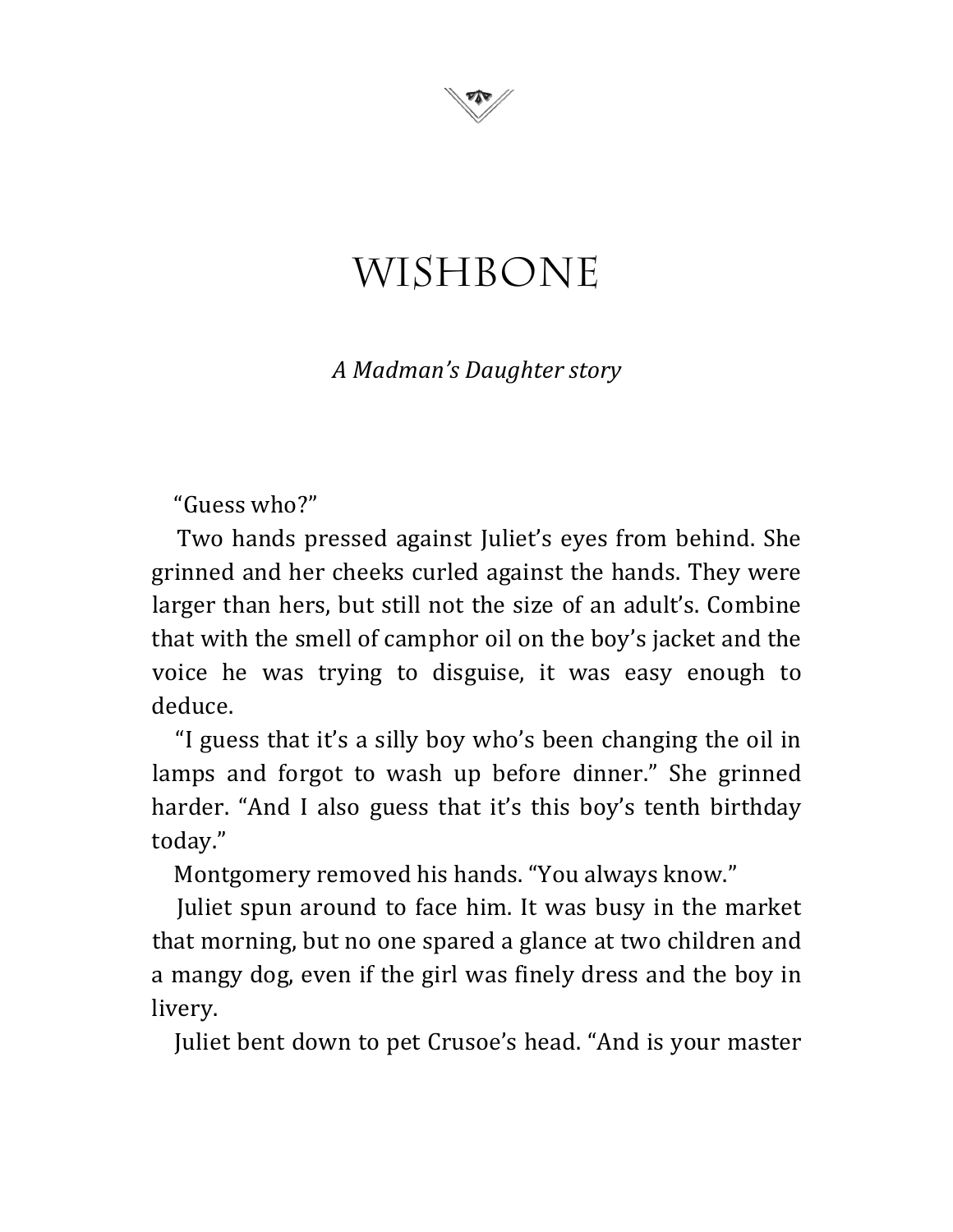having a good birthday so far, little pup?"

"He is now that someone's remembered," Montgomery said, adjusting the burlap sack over his shoulder. "Your father certainly didn't. Made me rise before dawn to clean out the stables so I could get to the butcher's this morning before all the good cuts were gone."

Juliet wrinkled her nose, eyeing the burlap sack. "What did he send you here for, anyway? He knew mother and I were coming this morning. She's just over in the flower stalls. We could have picked up whatever he wanted."

Montgomery pulled his cap lower over his eyes, and adjusted the sack again. He cleared his throat. "Nothing. Just some errands for his laboratory. Which I really must get to." He whistled for Crusoe, who hung at his heels, ever loyal, even for such a young pup. "I'll see you at home. You should get on to your mother, anyway."

Juliet dismissed that with a wave. "She knows I get bored with the flowers."

"Just the same, she'll be looking for you soon."

He started down the busy hall of Covent Garden to the butcher's quarter, where the stone floor ran red with blood and flies hung thick on the raw cuts of meat.

"Wait, Montgomery." Juliet took hold of his jacket cuff. She dropped her voice. "Really—what does my father want from the butcher's?"

Montgomery shrugged, not meeting her eyes. "Probably just something for dinner."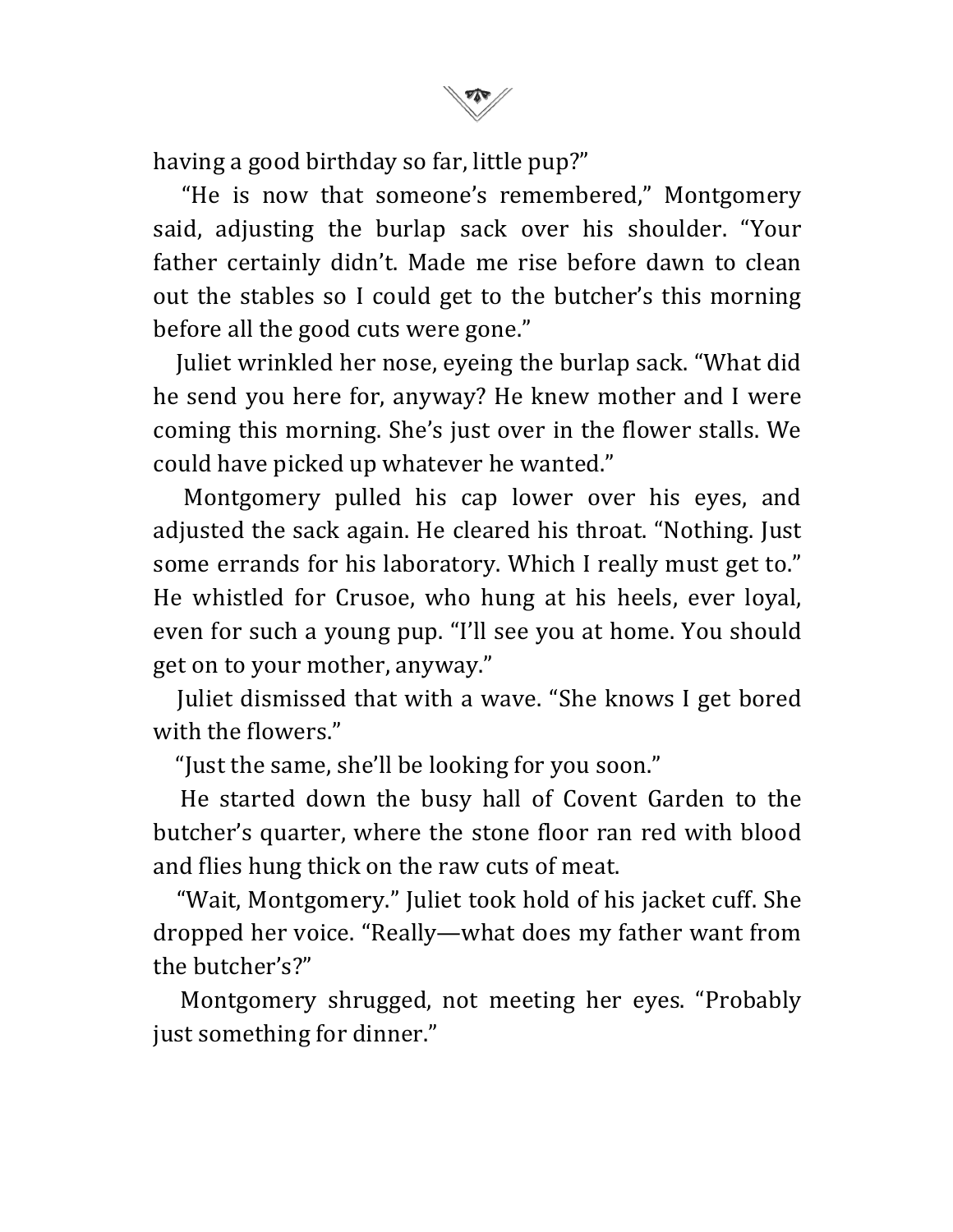"Carried home in a burlap sack? And wouldn't he have sent the cook?"

A fruit vendor nearly collided with them, and Montgomery pulled her out of the way into an alcove of the market that smelled of far-away spices, cinnamon and jasmine. He leaned in close. "Remember the book I gave you on dissection?" Juliet nodded. "Well, I found it marked up with the most peculiar illustrations he had done by hand. I can't wrap my mind around it, Juliet. They're either brilliant or mad, I can't tell. In fact, the other day he said the oddest thing about Crusoe…"

"Juliet?"

A lady's voice came from the busy hallways. They both craned their neck to see Juliet's mother, elegantly dressed in a summer coat and hat, basket of lilies slung gracefully over one shoulder, craning her neck.

Montgomery blinked. "Never mind. You must go to her."

"No, tell me. What were you going to say?" Juliet pressed, ignoring her mother. "About Crusoe."

"Nothing. It's silly. Just that your father said the way he barks almost sounds like a person speaking. He was wondering aloud what Crusoe would say, if he could speak."

"Give me that lovely hunk of soup bone?" Juliet offered.

Montgomery grinned. "You're peculiar too, you know. Just like him." He goosed her nose. "That's what I like about you."

"Juliet, are you there?" her mother called again. "Come here at once."